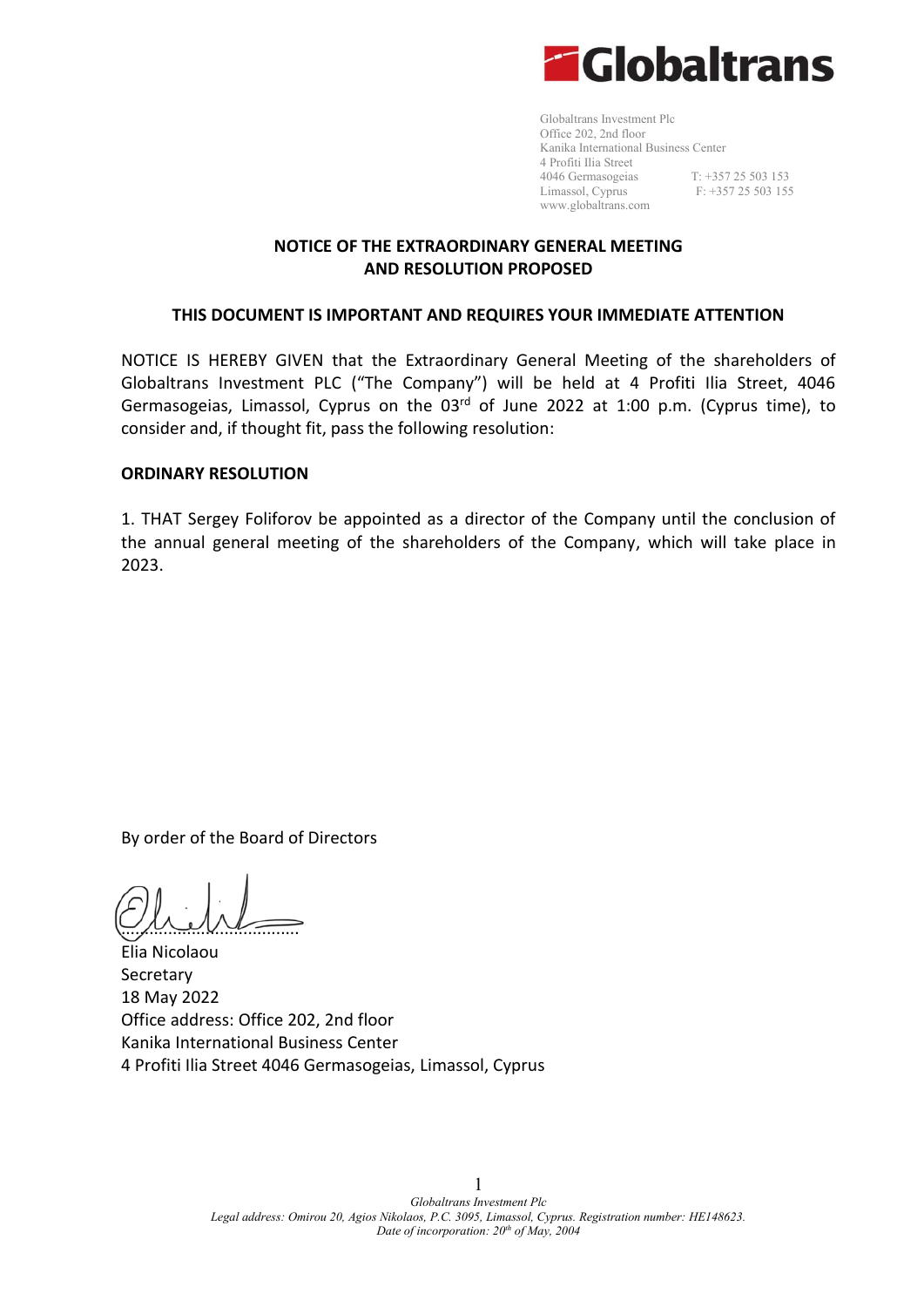#### Notes:

1. Every member entitled to attend and vote at the above mentioned general meeting is entitled to appoint a proxy to attend and vote on his/her behalf. Such proxy need not be a member of the Company. To be valid, the relevant instrument appointing a proxy must be in the form attached to this notice of a general meeting and if applicable the power of attorney or other authority if any under which it is signed or a notarially certified copy of that power or authority shall be delivered at the registered office of the Company, at Omirou 20, Agios Nikolaos, 3095 Limassol, Cyprus, or at the office located at: 2<sup>nd</sup> floor, 4 Profiti Ilia Street, 4046 Germasogeias, Limassol, Cyprus not later than 48 hours before the time for holding the general meeting.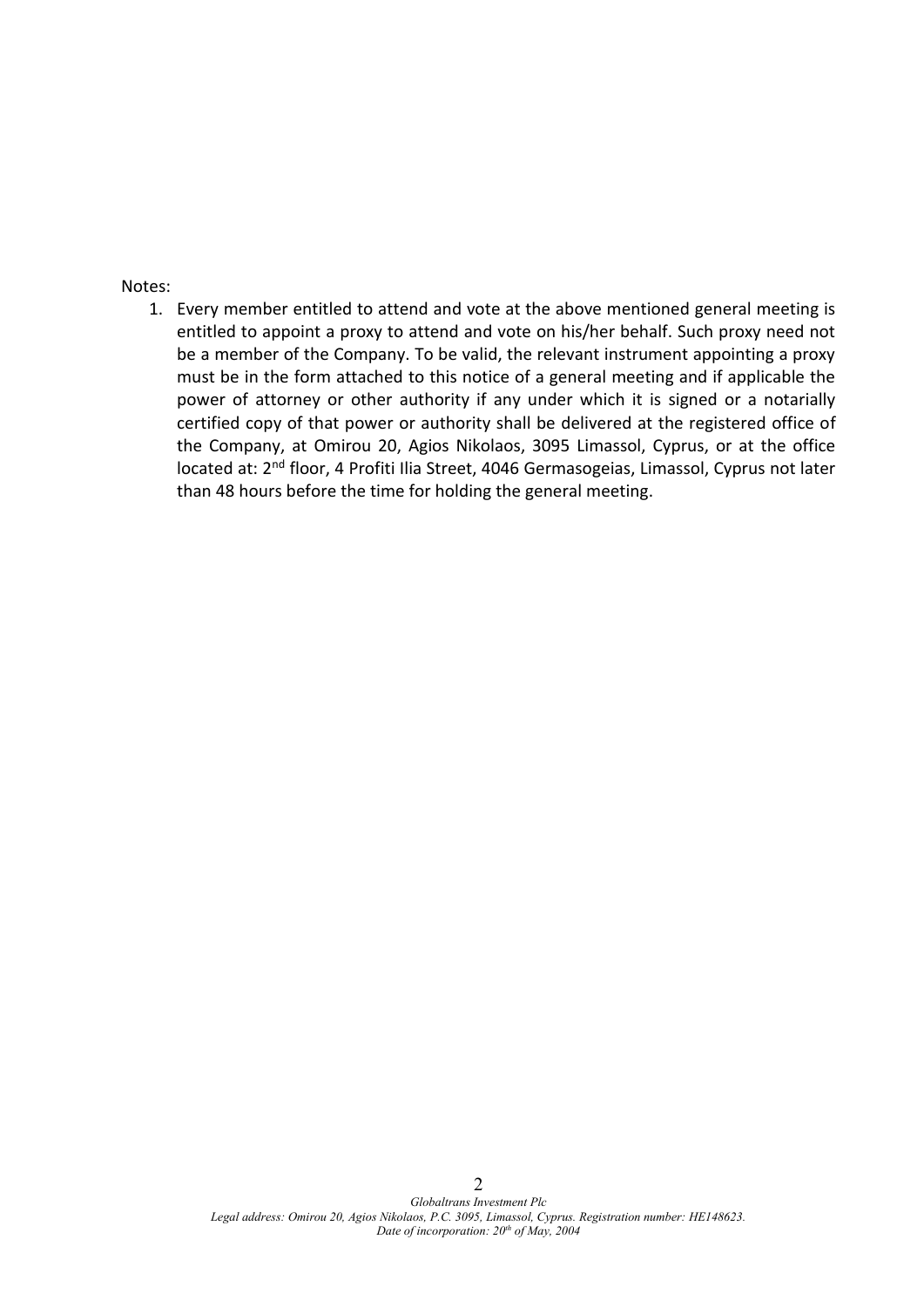#### **Proxy Form**

## To: Globaltrans Investment Plc (the "Company")

I/We ............... of ................ being a member/members of the Company hereby appoint ............. of ........................... or failing him .......................... of ......................... as my/our proxy to vote for me/us or on my/our behalf at the Extraordinary General Meeting of the Company, to be held on 03 June 2022 and at any adjournment thereof.

^ŝŐŶĞĚ͙͙͙͙͙͙͙͙͙͙͙͙͙͙͙͙͗

EĂŵĞ͙͙͙͙͙͙͙͙͙͙͙͙͙͙͙͙͗͘͘

ĂƚĞ͙͙͙͙͙͙͙͙͙͙͙͙͙͙͗͘

Notes to Form of Proxy:

1. The Form of Proxy shall be in writing under the hand of the appointer or of his attorney duly authorised in writing, or if the appointer is a corporation, either under seal or under the hand of an officer or attorney duly authorised. A proxy need not be a member of the Company.

2. To be valid, this Form of Proxy and if applicable the power of attorney or other authority if any under which it is signed or a notarially certified copy of that power or authority must be delivered at the legal address of the Company, at Omirou 20, Agios Nikolaos, 3095 Limassol, Cyprus or at the office located at: 2<sup>nd</sup> floor, 4 Profiti Ilia Street, 4046 Germasogeias, Limassol, Cyprus not later than 48 hours before the time for holding the general meeting.

3. In the case of joint holders the vote of the senior who tenders a vote, whether in person or by proxy, shall be accepted to the exclusion of the votes of the other joint holders; and for this purpose seniority shall be determined by the order in which the names stand in the Register of Members.